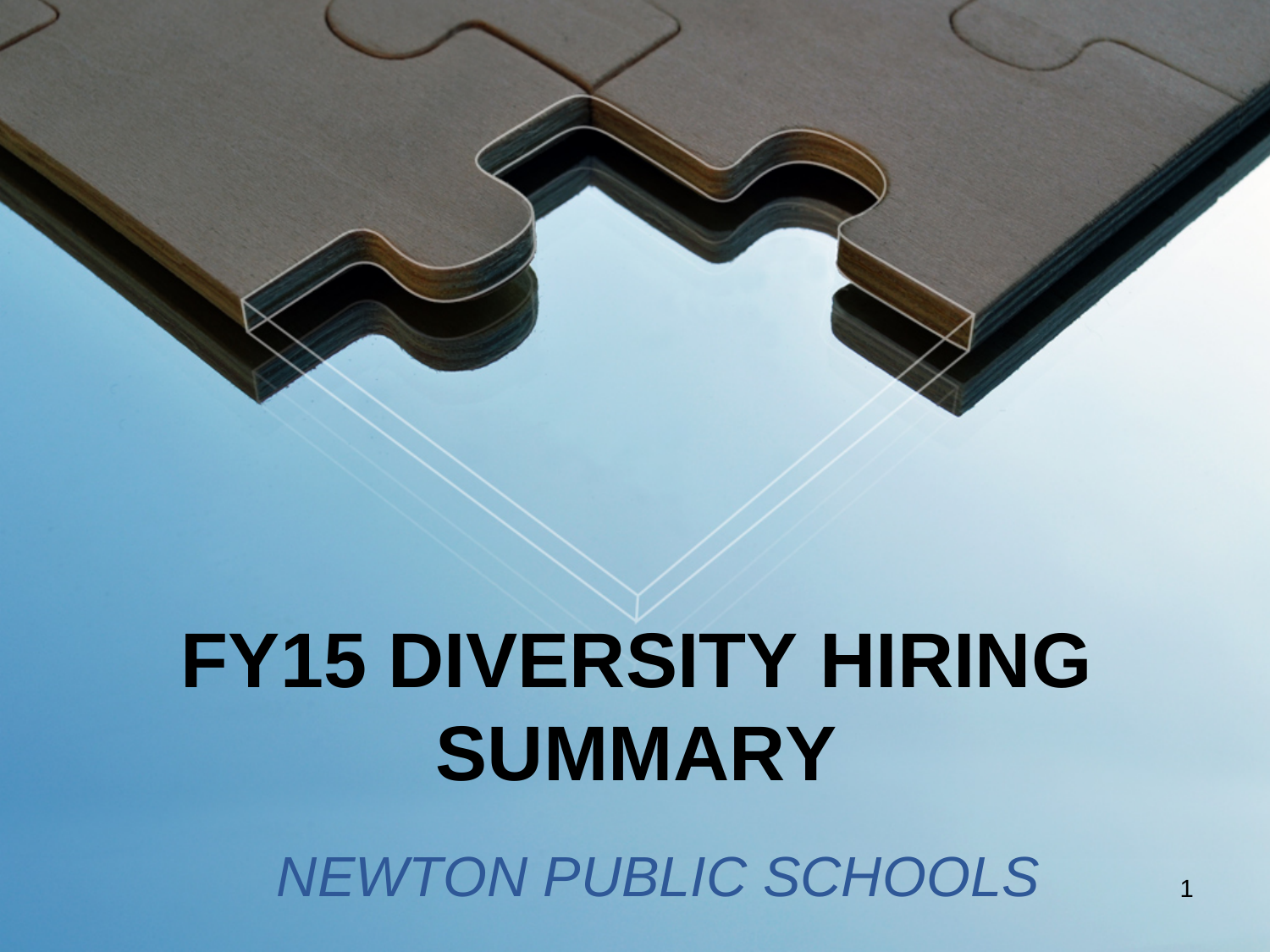# **2013-2014 Recruitment Efforts**

- Networking (in-person, phone contact, Linkedin)
- Increased advertising in multiple (new) sources
- Diversity job fairs
- Third-party diversity recruiter
- NPS administrator diversity recruitment meetings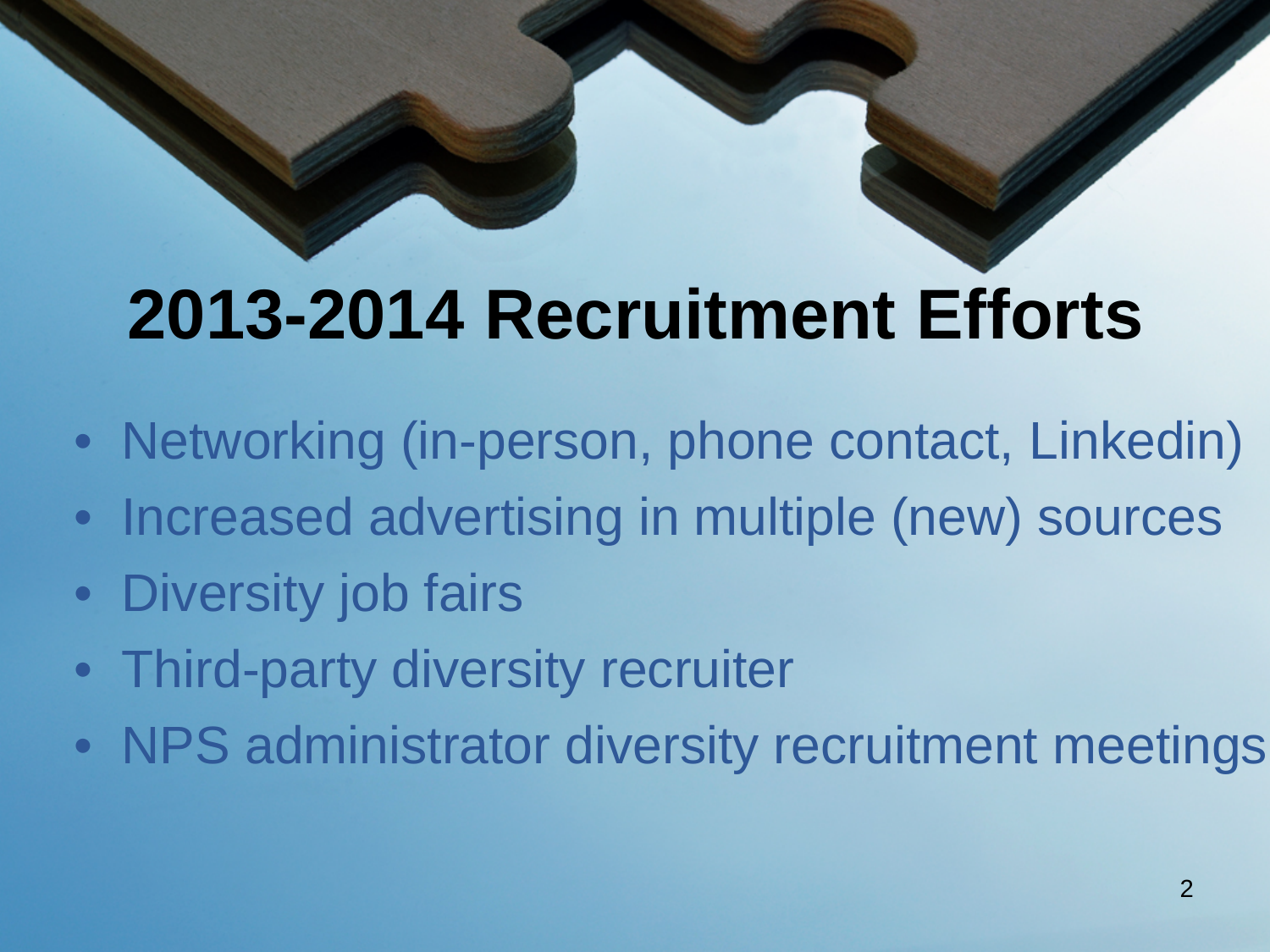

#### **Total Staff of Color in NPS Over Time**



| $ 09-10 $         | $10-11$ | L_11-12 | l 12-13 i                                        | -- 13-14 -    | $14 - 15$ |
|-------------------|---------|---------|--------------------------------------------------|---------------|-----------|
| $9.59\%$<br>(221) | (222)   | (222)   | $\vert$ 9.51% 9.84% 9.74% 10.52% 10.73%<br>(226) | $\vert$ (259) | (269)     |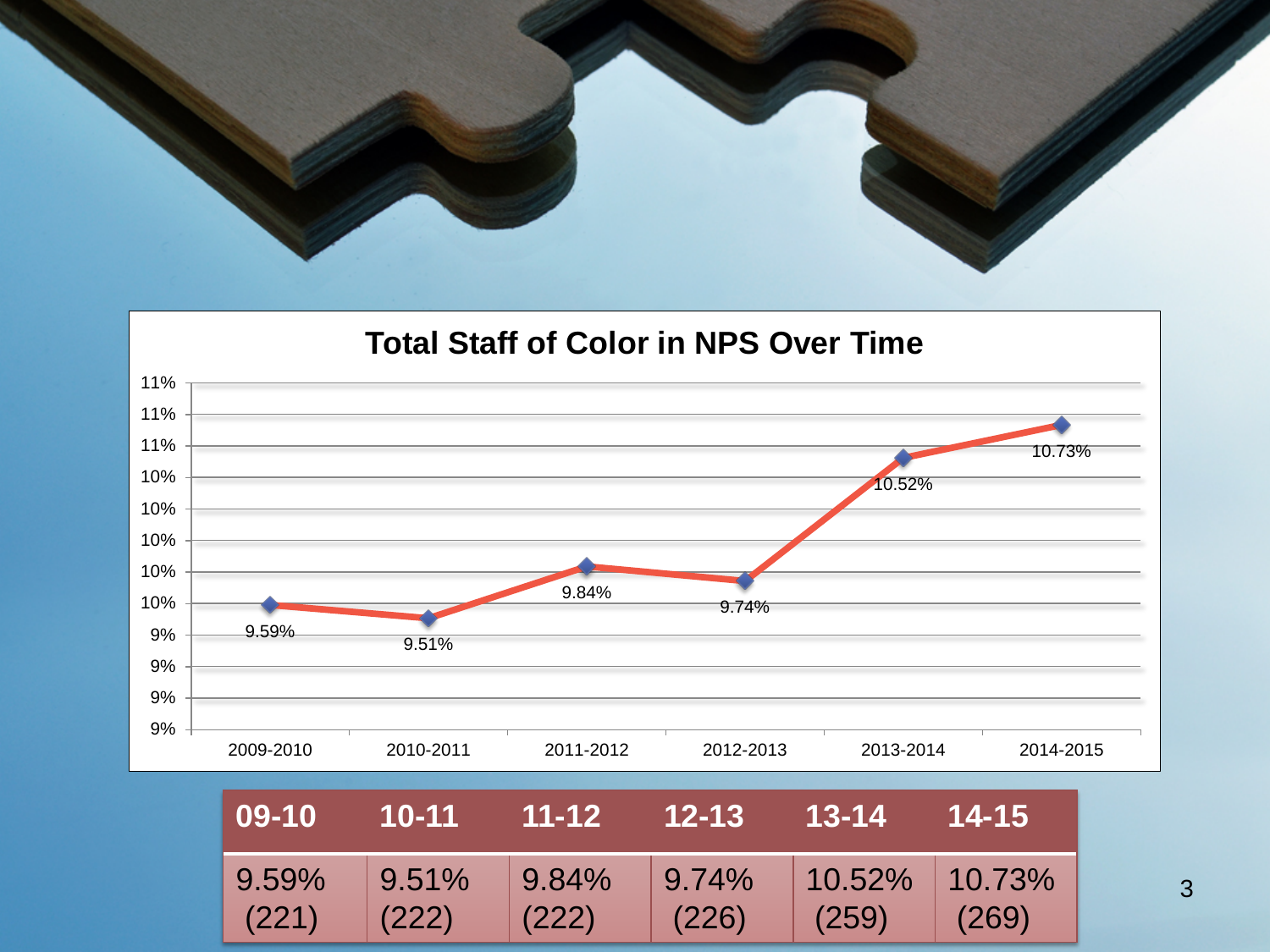## **Overall Professional Staff\*\* - 1362**

- Teachers of Color\* 128 (9.4%)
- **Gender** Male 336 (25%) Female 1026 (75%) **Age Range** 23-29 214 (16%) 30-35 253 (18%) 36-39 228 (17%) 40+ 667 (49%)

*\* Teachers of Color: (Race) Black or African American, Asian or Asian American, Native American or Alaska Native, Native Hawaiian or other Pacific Islander* 4 *(Ethnicity) Hispanic or Latino/a or not Hispanic or Latino/a.* 

*\*\*Note: professional staff includes Unit A teachers as well as guidance counselors, OT/PT's, psychologists, and (non-aide) student support personnel.*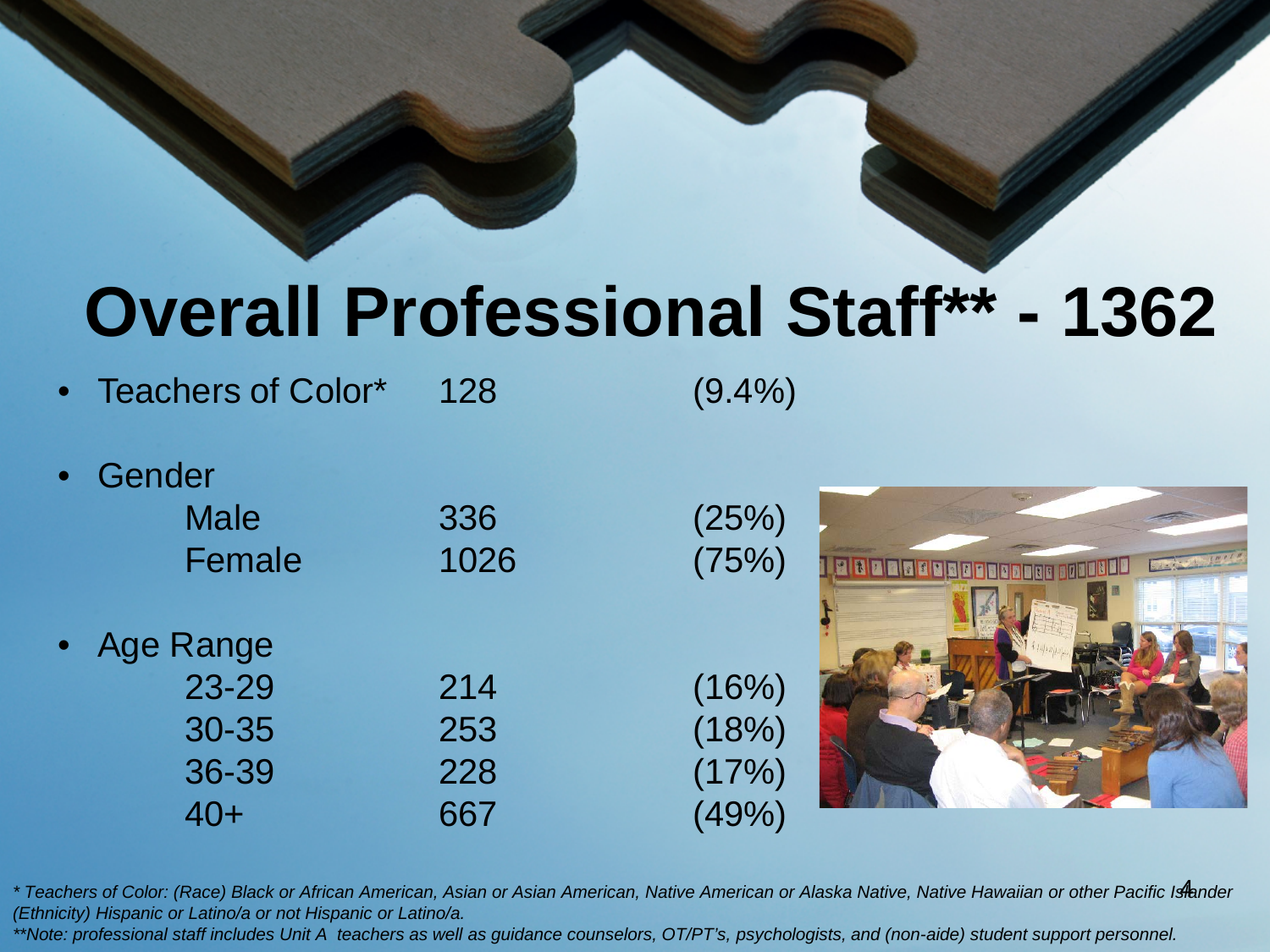## **FY15 Educators of Color Overview**

| $\Box$ Administrators | 9/95     | $(10\%)$ |
|-----------------------|----------|----------|
| $\Box$ Teachers       | 128/1362 | (9% )    |
| $\Box$ Aides          | 81/655   | (12%)    |
| $\Box$ Total          | 218/2112 | $(10\%)$ |

*\* Teachers of Color: (Race) Black or African American, Asian or Asian American, Native American or Alaska Native, Native Hawaiian or other Pacific Islander (Ethnicity) Hispanic or Latino/a or not Hispanic or Latino/a*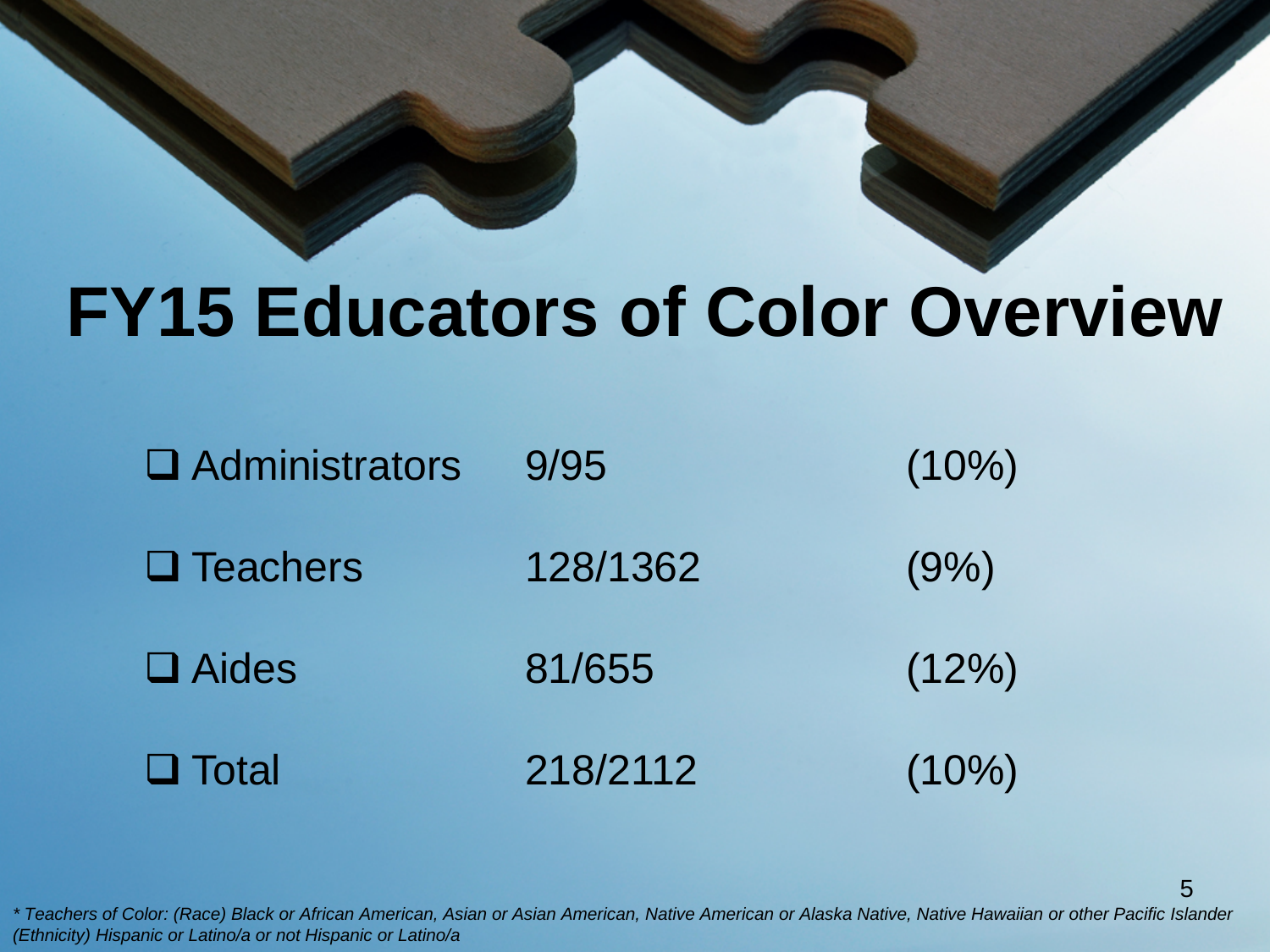## **FY 15 New Educational Staff**

#### •Educators of Color –

- Administrators 3/11 (27%)
- Teachers  $8/162$  (5%)
- Aides  $36/214$  (17%)
- Total 47/387 (12%)
- •Gender
	- Male 83/387 (21%)
	- Female 305/387 (79%)

\* Educational Staff refers to Teachers, Aides and Administrators

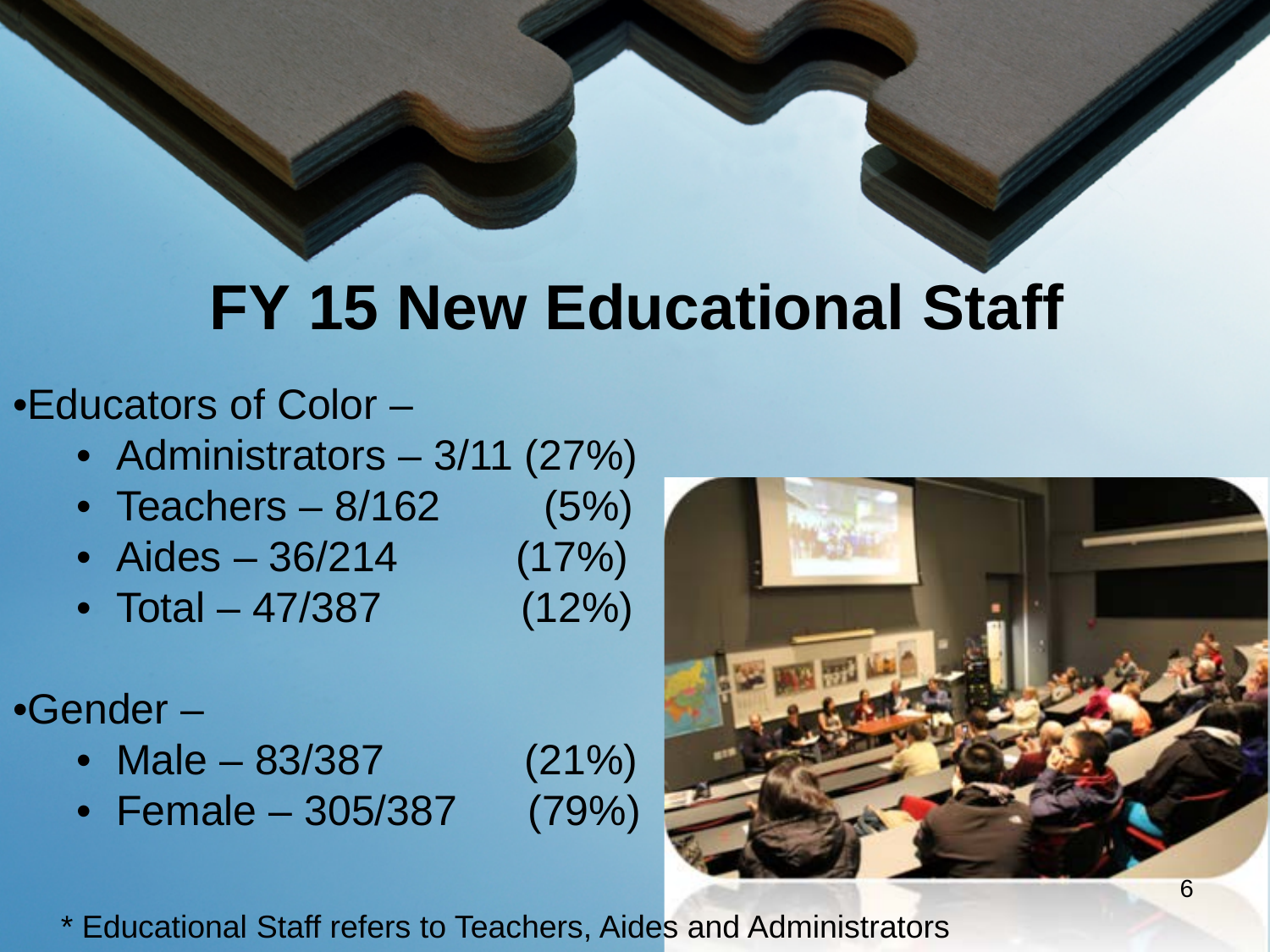### **Comparable Districts (FY14 DESE EPIMS data)**

- Brookline 12% **Newton – 11%**  $\Box$  Weston – 10%
- $\Box$  Lexington 8%
- Arlington 8%
- $\Box$  Wellesley 7%
- Needham 6%

\*Data Source: DESE 2013-2014 (EPIMS)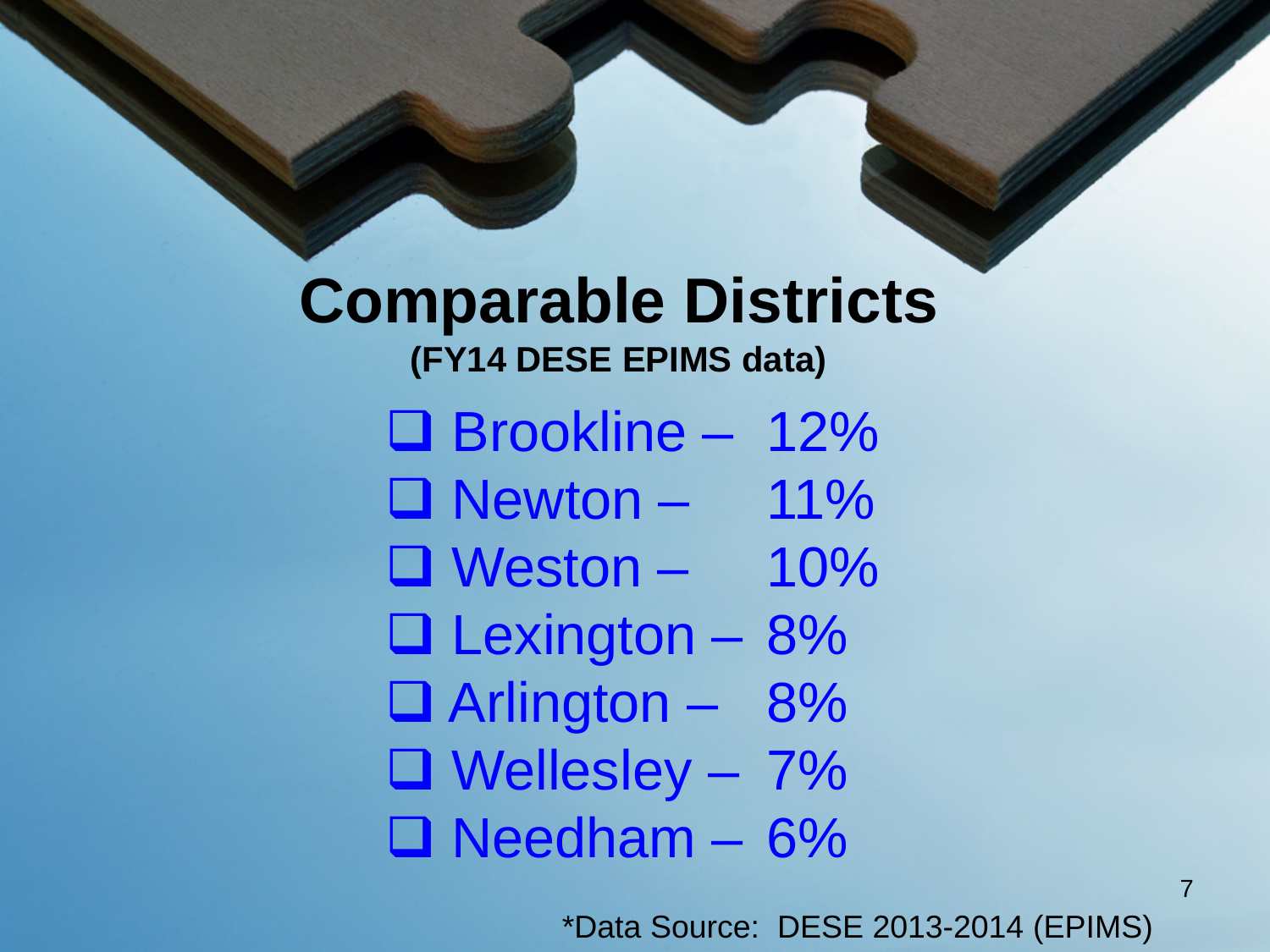## **During 2014-2015**

- ▶ Diversity Hiring Committee
- $\triangleright$  Working with our schools to identify aides and interns of color interested in teaching opportunities and enhance district supports.
- **≻ Continue growing Linkedin networking**
- $\triangleright$  Develop additional networking connections